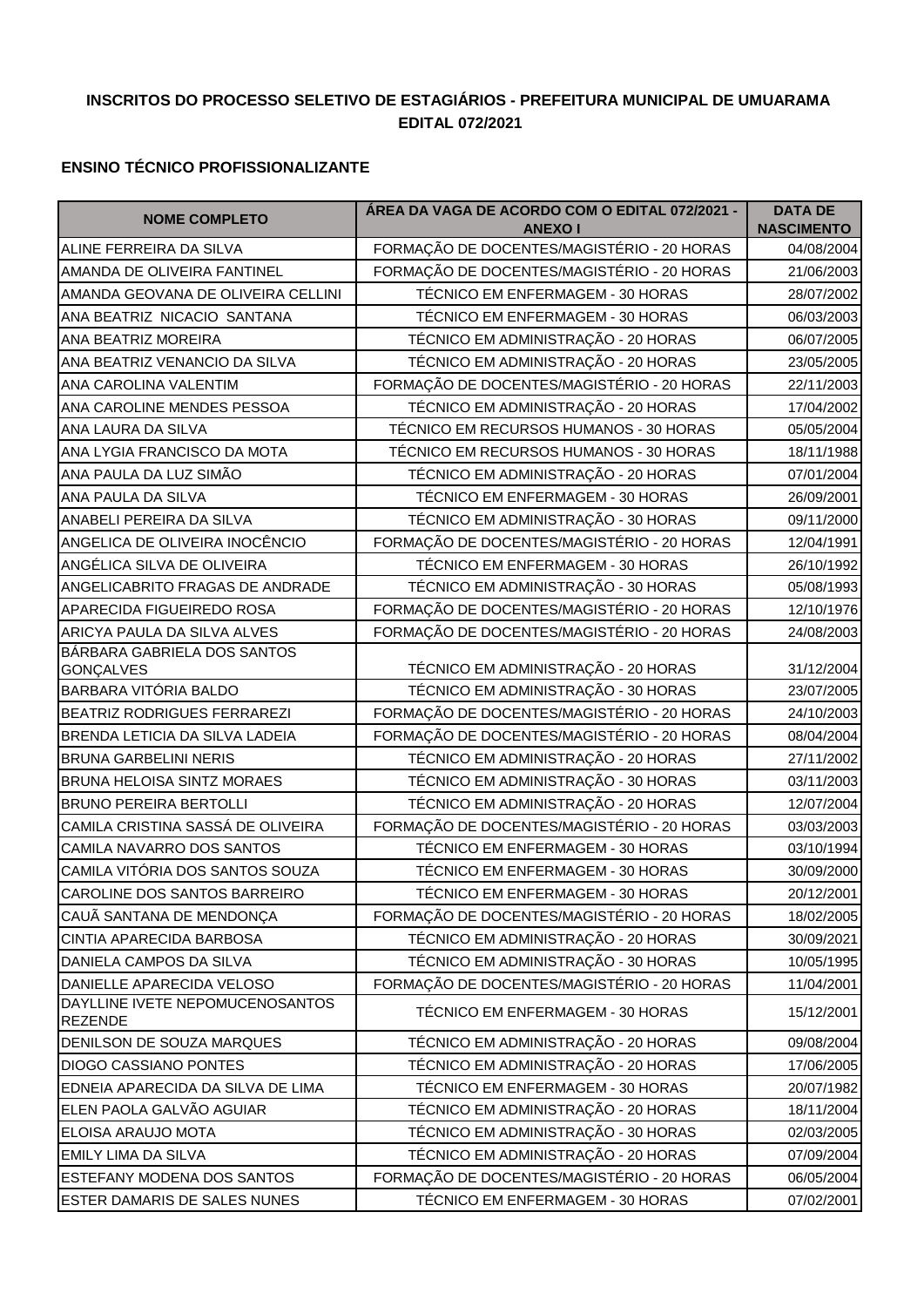| EVELLYN LUCIANO DE LUCCA                                       | TÉCNICO EM RECURSOS HUMANOS - 30 HORAS                                         | 16/03/2004               |
|----------------------------------------------------------------|--------------------------------------------------------------------------------|--------------------------|
| <b>FABIOLA DA SILVA ZARAN</b>                                  | TÉCNICO EM ENFERMAGEM - 30 HORAS                                               | 02/10/1985               |
| FLÁVIA LIZANDRA STABILE BORTOLOZZO                             | TÉCNICO EM ENFERMAGEM - 30 HORAS                                               | 12/11/1992               |
| GABRIEL EDUARDO DE SOUZA                                       | TÉCNICO EM ADMINISTRAÇÃO - 20 HORAS                                            | 16/11/2003               |
| <b>GABRIEL HENRIQUE RODRIGUES LIMA</b>                         | TÉCNICO EM ADMINISTRAÇÃO - 30 HORAS                                            | 07/05/2005               |
| <b>GABRIEL PAIVA DE ALMEIDA</b>                                | TÉCNICO EM ADMINISTRAÇÃO - 20 HORAS                                            | 06/10/2004               |
| GABRIELI VITORIA DA SILVA DE ALMEIDA                           | TÉCNICO EM ADMINISTRAÇÃO - 20 HORAS                                            | 02/06/2003               |
| <b>GABRIELY BATISTA DOS SANTOS</b>                             | TÉCNICO EM ADMINISTRAÇÃO - 30 HORAS                                            | 05/05/2005               |
| <b>GABRIELY LIMA SANTOS</b>                                    | FORMAÇÃO DE DOCENTES/MAGISTÉRIO - 20 HORAS                                     | 22/07/2005               |
| <b>GEOVANA LIMA BRASSANINI</b>                                 | TÉCNICO EM RECURSOS HUMANOS - 30 HORAS                                         | 25/10/2004               |
| GEOVANA OLIVEIRA DA FONSECA                                    | TÉCNICO EM ADMINISTRAÇÃO - 20 HORAS                                            | 01/12/2004               |
| <b>GEOVANNA GARCIA SILVEIRA</b>                                | TÉCNICO EM ADMINISTRAÇÃO - 20 HORAS                                            | 28/08/2004               |
| <b>GRAZYELLY RITTA APARECIDA DA SILVA</b>                      | FORMAÇÃO DE DOCENTES/MAGISTÉRIO - 20 HORAS                                     | 02/12/2004               |
| GUILHERME FERNANDO PEDROSO LEITE                               | TÉCNICO EM ADMINISTRAÇÃO - 30 HORAS                                            | 13/05/2005               |
| <b>HELEN SARA SANTOS DA SILVA</b>                              | TÉCNICO EM ENFERMAGEM - 30 HORAS                                               | 19/10/2002               |
| <b>HELOÍZA APARECIDA ALMEIDA FARTO</b>                         | TÉCNICO EM RECURSOS HUMANOS - 30 HORAS                                         | 20/05/1999               |
| <b>HEMYLLY GRAZIELLY RODRIGUES</b>                             |                                                                                |                          |
| <b>CARVALHO</b>                                                | FORMAÇÃO DE DOCENTES/MAGISTÉRIO - 20 HORAS                                     | 09/07/2005               |
| HENRIQUE MESQUITA DE ARAUJO                                    | TÉCNICO EM ADMINISTRAÇÃO - 30 HORAS                                            | 18/09/2001               |
| HIGOR GABRIEL ALEXANDRINO DE SOUZA                             | TÉCNICO EM ADMINISTRAÇÃO - 20 HORAS                                            | 09/11/2004               |
| IASMIN KETLYN PEREIRA PAIXÃO                                   | TÉCNICO EM ADMINISTRAÇÃO - 20 HORAS                                            | 11/01/2000               |
| <b>IGOR SILVA AGUIAR</b>                                       | TÉCNICO EM ADMINISTRAÇÃO - 20 HORAS                                            | 16/02/2005               |
| <b>INGRID HIROSSE TANAKA</b>                                   | TÉCNICO EM ADMINISTRAÇÃO - 20 HORAS                                            | 18/08/2004               |
| <b>ISABELLY DOS SANTOS TRENTIN</b>                             | TÉCNICO EM ADMINISTRAÇÃO - 20 HORAS                                            | 04/01/2007               |
| IZABELLA RIBEIRO TERRA                                         | TÉCNICO EM ADMINISTRAÇÃO - 30 HORAS                                            | 17/11/2006               |
| JACQUELINE FERREIRA DA SILVA LAURIAN                           | TÉCNICO EM ENFERMAGEM - 30 HORAS                                               | 15/02/1980               |
| JAQUELINE DA SILVA PINTO<br>JAQUELINE GEGRIOLA GARCIA BAZANELA | TÉCNICO EM ENFERMAGEM - 30 HORAS                                               | 19/03/1997               |
| JHENIFFER KAIANE RIBEIRO DA SILVA                              | TÉCNICO EM ENFERMAGEM - 30 HORAS<br>FORMAÇÃO DE DOCENTES/MAGISTÉRIO - 20 HORAS | 30/11/1991<br>18/11/2002 |
| JOELAINE FRANCIELY DA SILVA COSTA                              |                                                                                |                          |
| <b>RAMIRES</b>                                                 | TÉCNICO EM ENFERMAGEM - 30 HORAS                                               | 10/12/1986               |
| JÚLIA MARCATO LUTZ                                             | TÉCNICO EM ENFERMAGEM - 30 HORAS                                               | 25/04/2001               |
| JULIANA DE MORAES MOURA                                        | TÉCNICO EM ADMINISTRAÇÃO - 30 HORAS                                            | 27/02/2004               |
| KACILA GONCALVES PEREIRA DOS SANTOS                            | TÉCNICO EM ADMINISTRAÇÃO - 20 HORAS                                            | 15/02/1997               |
| KAOANA TAINARA MARCIANO RAMOS                                  | FORMAÇÃO DE DOCENTES/MAGISTÉRIO - 20 HORAS                                     | 18/03/2003               |
| KARLA JOZIC DE ARAÚJO                                          | FORMAÇÃO DE DOCENTES/MAGISTÉRIO - 20 HORAS                                     | 30/11/2002               |
| KAUANE OLIVEIRA RIGOTO                                         | FORMAÇÃO DE DOCENTES/MAGISTÉRIO - 20 HORAS                                     | 02/03/2004               |
| KEILA CRISTINA DE OLIVEIRA<br><b>BERNARDINO</b>                | TÉCNICO EM ENFERMAGEM - 30 HORAS                                               | 30/06/1997               |
| <b>KELLY FARINHA ALVES</b>                                     | FORMAÇÃO DE DOCENTES/MAGISTÉRIO - 20 HORAS                                     | 21/08/2004               |
| KETHELLYN PINHEIRO DOS SANTOS                                  | FORMAÇÃO DE DOCENTES/MAGISTÉRIO - 20 HORAS                                     | 08/06/2005               |
| KETHELYN KAUANY NIELI DE OLIVEIRA                              | TÉCNICO EM ADMINISTRAÇÃO - 20 HORAS                                            | 17/10/2003               |
| LAIS FERNANDA DA COSTA ALVES                                   | TÉCNICO EM ADMINISTRAÇÃO - 30 HORAS                                            | 26/05/2002               |
| LARA HELOISE ALVES DE MOURA                                    | TÉCNICO EM ENFERMAGEM - 30 HORAS                                               | 18/04/2000               |
| <b>LARISSA SANTOS FREITAS</b>                                  | FORMAÇÃO DE DOCENTES/MAGISTÉRIO - 20 HORAS                                     | 30/07/2005               |
| LAYS AFONSO CELOIA                                             | TÉCNICO EM ADMINISTRAÇÃO - 20 HORAS                                            | 16/08/2004               |
| LETHICIA MARCOLINO BECEGATTO                                   | TÉCNICO EM ADMINISTRAÇÃO - 20 HORAS                                            | 20/09/2005               |
| LETÍCIA DA CUNHA RIBEIRO                                       | FORMAÇÃO DE DOCENTES/MAGISTÉRIO - 20 HORAS                                     | 27/08/2005               |
| LORENA APARECIDA HONÓRIO PIZZAIA                               | FORMAÇÃO DE DOCENTES/MAGISTÉRIO - 20 HORAS                                     | 27/05/2005               |
| LUANA BARIZON SOUZA                                            | FORMAÇÃO DE DOCENTES/MAGISTÉRIO - 20 HORAS                                     | 22/12/2021               |
| LUCAS PEREIRA DO PRADO                                         | TÉCNICO EM ADMINISTRAÇÃO - 30 HORAS                                            | 11/04/1996               |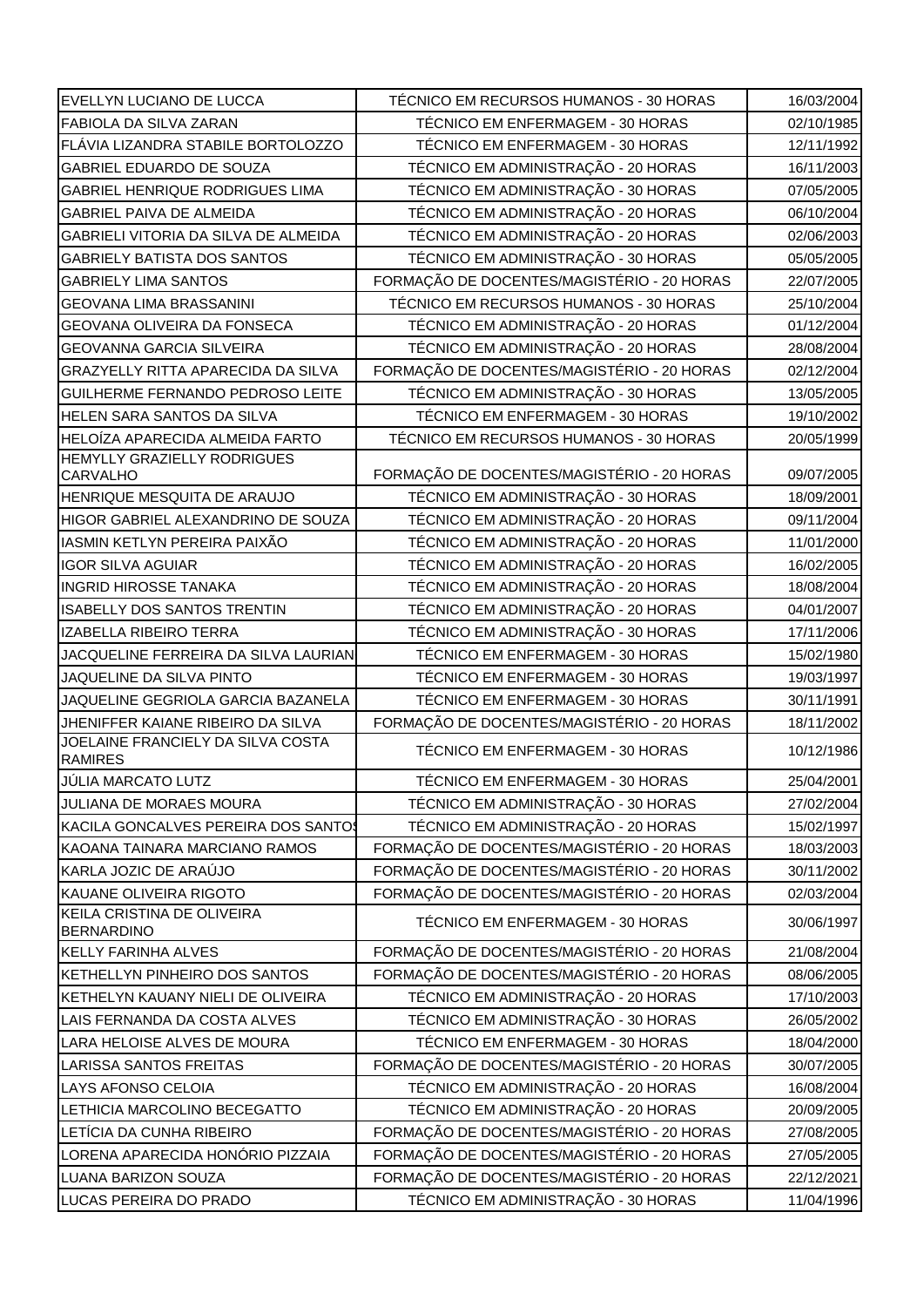| LUIZ RICARDO COSTA NEVES                    | TÉCNICO EM ADMINISTRAÇÃO - 30 HORAS        | 16/09/2002 |
|---------------------------------------------|--------------------------------------------|------------|
| MARCOS EDUARDO PEREIRA NEVES                | TÉCNICO EM ADMINISTRAÇÃO - 20 HORAS        | 14/01/2004 |
| MARCUS VINICIUS RIBEIRO RUGGERI             | TÉCNICO EM ADMINISTRAÇÃO - 30 HORAS        | 30/10/1993 |
| MARIA DA CONCEIÇÃO SOARES<br>FERNANDE SOUZA | TÉCNICO EM ENFERMAGEM - 30 HORAS           | 07/12/1974 |
| MARIA EDUARDA DE ABREU                      | TÉCNICO EM ADMINISTRAÇÃO - 20 HORAS        | 01/12/2004 |
| MARIA EDUARDA PEREIRA SALINO                | FORMAÇÃO DE DOCENTES/MAGISTÉRIO - 20 HORAS | 09/03/2004 |
| MARIA EDUARDA SILVA LEME                    | TÉCNICO EM ADMINISTRAÇÃO - 20 HORAS        | 15/01/2004 |
| MARÍA EDUARDA SOUZA                         | TÉCNICO EM ADMINISTRAÇÃO - 30 HORAS        | 12/11/2004 |
| MARIA EDUARDA TRUJILIO DA SILVA             | FORMAÇÃO DE DOCENTES/MAGISTÉRIO - 20 HORAS | 10/03/2006 |
| MARIA EDUARDA VALENTIM                      | TÉCNICO EM ADMINISTRAÇÃO - 30 HORAS        | 01/06/2001 |
| <b>MARIA GABRIELLA DOS SANTOS</b>           | FORMAÇÃO DE DOCENTES/MAGISTÉRIO - 20 HORAS | 15/05/2003 |
| MARIZA CAMARGO DE MAGALHÃES                 | TÉCNICO EM ENFERMAGEM - 30 HORAS           | 05/09/1969 |
| MATHEUS LIMA DOS SANTOS                     | TÉCNICO EM RECURSOS HUMANOS - 30 HORAS     | 08/03/2001 |
| <b>MATHEUS VIDAL PINHEIRO</b>               | TÉCNICO EM ADMINISTRAÇÃO - 30 HORAS        | 26/10/1999 |
| MILENA APARECIDA DOS SANTOS                 | FORMAÇÃO DE DOCENTES/MAGISTÉRIO - 20 HORAS | 18/03/2005 |
| MÔNICA APARECIDA DOS SANTOS                 | TÉCNICO EM ENFERMAGEM - 30 HORAS           | 29/06/2021 |
| MURILO GABRIEL MELO ARAUJO SANTANA          | TÉCNICO EM ADMINISTRAÇÃO - 30 HORAS        | 13/05/2004 |
| NATALIA RODRIGUES DE OLIVEIRA               | TÉCNICO EM ENFERMAGEM - 30 HORAS           | 08/07/1985 |
| NATALLY GABRIELE PESSOTTI                   | TÉCNICO EM ADMINISTRAÇÃO - 20 HORAS        | 24/12/2003 |
| NICOLAS GABRIEL CASSIANO DE SÁ              | TÉCNICO EM ADMINISTRAÇÃO - 30 HORAS        | 11/01/2005 |
| NICOLY EVANGELISTA DA SILVA                 | TÉCNICO EM RECURSOS HUMANOS - 30 HORAS     | 16/08/2004 |
| PAMELA APARECIDA PAULO                      | TÉCNICO EM ENFERMAGEM - 30 HORAS           | 21/01/1990 |
| PAULA RENATA MOTTA                          | TÉCNICO EM ADMINISTRAÇÃO - 30 HORAS        | 02/06/1994 |
| PAULO HENRIQUE DA SILVA                     | TÉCNICO EM ENFERMAGEM - 30 HORAS           | 06/12/1991 |
| RAISSA DA SILVA ALVES                       | TÉCNICO EM ADMINISTRAÇÃO - 20 HORAS        | 27/11/2005 |
| REGIANE COSTA DOS SANTOS SILVA              | FORMAÇÃO DE DOCENTES/MAGISTÉRIO - 20 HORAS | 14/04/1983 |
| RENATA APARECIDA SANTANA                    | TÉCNICO EM ENFERMAGEM - 30 HORAS           | 09/08/1989 |
| RODRIGO DE MOURA                            | TÉCNICO EM ADMINISTRAÇÃO - 20 HORAS        | 19/08/2004 |
| ROSANA REGINA LOPES DE DEUS                 | TÉCNICO EM ENFERMAGEM - 30 HORAS           | 15/06/1972 |
| ROSEMAR ORZACG B CERANTO                    | TÉCNICO EM ENFERMAGEM - 30 HORAS           | 18/08/1970 |
| SABRIELLY KARINA CORDEIRO PEREIRA           | FORMAÇÃO DE DOCENTES/MAGISTÉRIO - 20 HORAS | 07/04/2003 |
| SABRINA RODRIGUES DOS SANTOS                | FORMAÇÃO DE DOCENTES/MAGISTÉRIO - 20 HORAS | 19/07/2004 |
| SABRINA SAVIOLI PERCINOTO                   | FORMAÇÃO DE DOCENTES/MAGISTÉRIO - 20 HORAS | 15/10/2004 |
| SAMUEL BRITO MARQUES                        | TÉCNICO EM ADMINISTRAÇÃO - 20 HORAS        | 10/08/2004 |
| SARA SUDA ESTEVÃO                           | TÉCNICO EM ADMINISTRAÇÃO - 30 HORAS        | 15/06/2002 |
| <b>SCHEILA DOS SANTOS MORAIS</b>            | TÉCNICO EM ENFERMAGEM - 30 HORAS           | 28/12/1987 |
| SILVIA CARDOSO ESGLÓ CHIOCA                 | TÉCNICO EM ENFERMAGEM - 30 HORAS           | 07/10/1973 |
| SULIANA MIORINI ANTUNES                     | FORMAÇÃO DE DOCENTES/MAGISTÉRIO - 20 HORAS | 02/04/2004 |
| TAIS EDUARDA DE SOUZA                       | TÉCNICO EM ENFERMAGEM - 30 HORAS           | 03/03/2005 |
| TALITA DE JESUS GONÇALVES                   | TÉCNICO EM ENFERMAGEM - 30 HORAS           | 24/03/1984 |
| TAMIRIS IANE POLO CEZARETO                  | TÉCNICO EM RECURSOS HUMANOS - 30 HORAS     | 24/03/1988 |
| TANIA DA SILVA SILVA                        | TÉCNICO EM RECURSOS HUMANOS - 30 HORAS     | 15/09/1986 |
| TATIANE OLIBONE DE CAMARGO                  | TÉCNICO EM ENFERMAGEM - 30 HORAS           | 28/12/1985 |
| THALITA RODRIGUES DA SILVA                  | TÉCNICO EM ADMINISTRAÇÃO - 20 HORAS        | 12/03/2003 |
| THAYNARA DA SILVA SCHMITZ                   | TÉCNICO EM RECURSOS HUMANOS - 30 HORAS     | 14/05/2001 |
| VALQUIRIA SPAGNOL DE SOUZA                  | TÉCNICO EM ENFERMAGEM - 30 HORAS           | 10/06/1980 |
| VINÍCIUS BRITO ANDRADE                      | TÉCNICO EM ADMINISTRAÇÃO - 20 HORAS        | 27/02/2004 |
| VITORIA DA SILVA RODRIGUES                  | TÉCNICO EM ADMINISTRAÇÃO - 20 HORAS        | 08/07/2002 |
| VITÓRIAS MINCHIGUERRE PEREIRA               | TÉCNICO EM ADMINISTRAÇÃO - 20 HORAS        | 15/04/2004 |